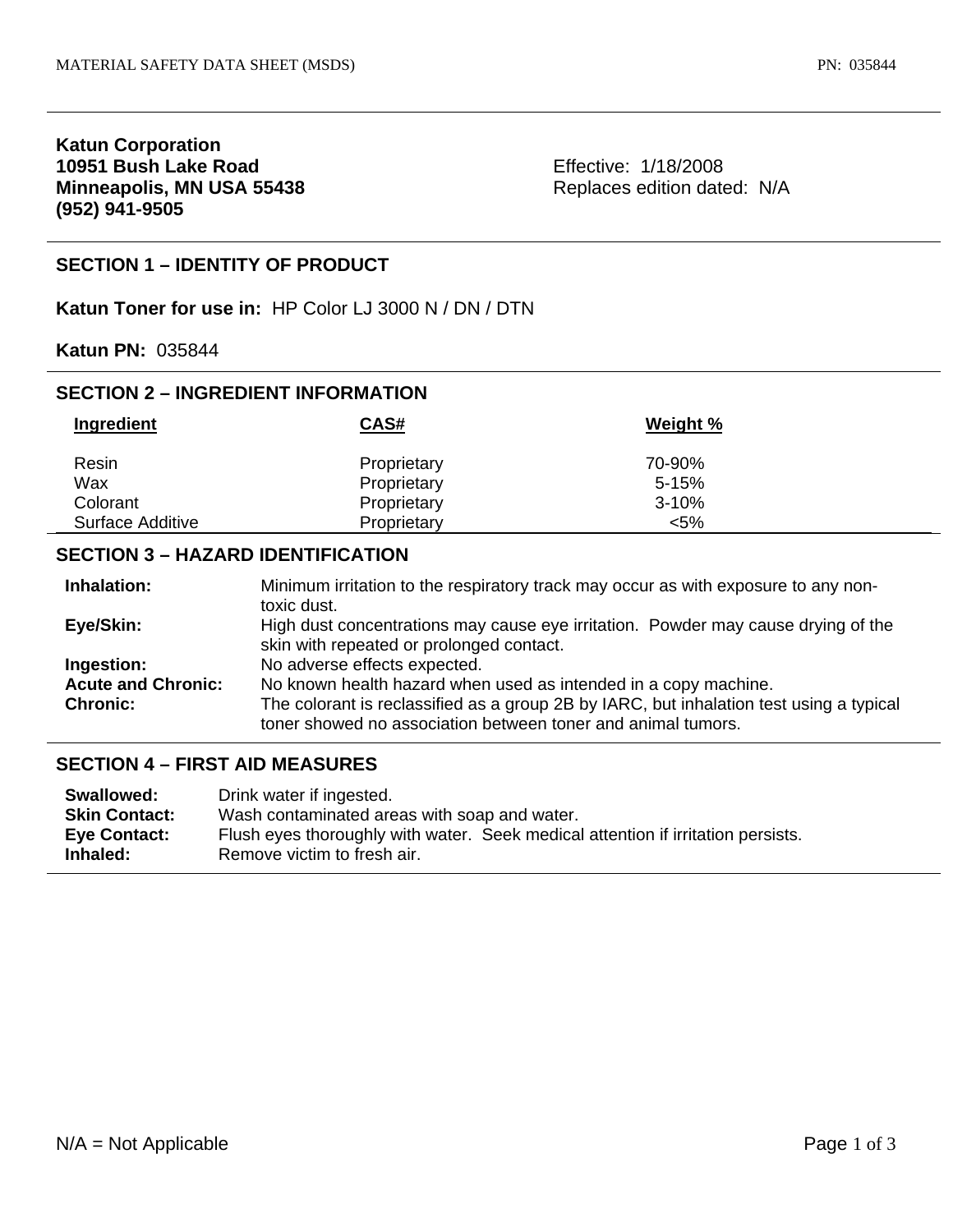#### **SECTION 5 – FIRE-FIGHTING MEASURES**

**Flash Point and Method:** N/A **Flammable Limits in Air:** N/A **Fire Extinguishing Media:** Water fog, foam, dry chemical, CO2 **Unusual Fire and Explosion Hazards:** None

# **SECTION 6 – ACCIDENTAL RELEASE MEASURES**

**Steps taken in case material is released or spilled:** Vacuum or sweep up as with any non-toxic powder.

#### **SECTION 7 – HANDLING AND STORAGE**

| <b>Storage Temperature:</b> | Standard room temperature (68°F). Avoid excessive heat.           |
|-----------------------------|-------------------------------------------------------------------|
| <b>Special Sensitivity:</b> | Do not store next to strong oxidizers.                            |
| <b>Precautions:</b>         | Eye protection and respirators may be required for bulk handling. |

## **SECTION 8 – EXPOSURE CONTROLS**

| <b>Respiratory Protection:</b>                 | Not necessary.                                  |
|------------------------------------------------|-------------------------------------------------|
| <b>Ventilation:</b>                            | Mechanical ventilation is acceptable.           |
| <b>Protective Gloves:</b>                      | None required when product is used as intended. |
| <b>Eye Protection:</b>                         | None required when product is used as intended. |
| <b>Other Protective Clothing or Equipment:</b> | None required when product is used as intended. |
| <b>Work/hygienic Practices:</b>                | Avoid breathing dust if sample is spilled.      |

#### **SECTION 9 –PHYSICAL AND CHEMICAL PROPERTIES**

| <b>Boiling Point:</b>                               | N/A         |
|-----------------------------------------------------|-------------|
| Specific Gravity ( $H_2O=1$ ):                      | $1.3 - 1.8$ |
| <b>Relative Vapor Density (Air=1):</b>              | N/A         |
| <b>Relative Evaporation Rate (Butyl Acetate=1):</b> | N/A         |
| <b>Physical State:</b>                              | Solid       |
| Odor:                                               | Faint       |
| <b>Solubility in Water:</b>                         | Insoluble   |

# **SECTION 10 – STABILITY AND REACTIVITY**

| <b>Stability:</b>                                                                 | Stable                                                                                 |
|-----------------------------------------------------------------------------------|----------------------------------------------------------------------------------------|
| <b>Condition to Avoid:</b>                                                        | Avoid open flame                                                                       |
| Incompatibility (Materials to avoid):                                             | None with common materials with which the product may<br>reasonably come into contact. |
| <b>Hazardous Decomposition or Byproducts:</b><br><b>Hazardous Polymerization:</b> | Toxic Decomposition products formed on combustion.<br><b>None</b>                      |